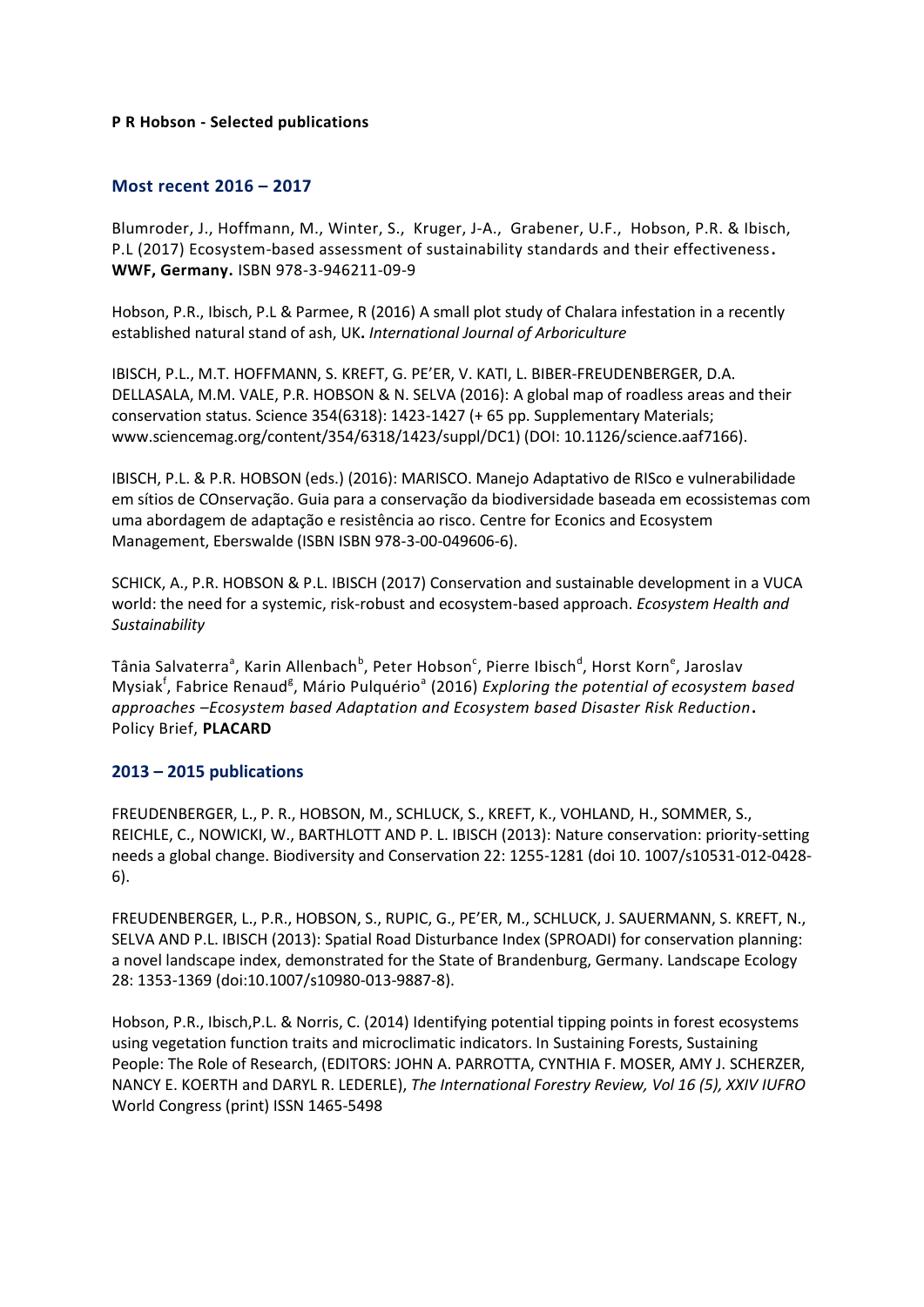HOBSON, P.R. & P.L. IBISCH (2013): "Forest econics:" mimicking processes and patterns in old growth forest to promote sustainable forestry under global change. In: Ministry for Ecology and Natural Resources of Ukraine & Carpathian Biosphere Reserve (eds.) 2013. Primeval and ancient beech forests of Europe: problems of protection and sustainable use. *Proceedings of the International Conference, Rakhiv, September 16-22, 2013. 66-76*

IBISCH, P.L., P.R. HOBSON, A. KRAUSE, A. WÜNSCH, R. KRYKBAEVA, A. GABDULLINA, T. YASHINA & T. SCHAAF **(**2015): *Great Altay Transboundary Biosphere Reserve. Development of a Management Plan of the Great Altay Transboundary Biosphere Reserve, Republic of Kazakhstan and Russian Federation.* Centre for Econics and Ecosystem Management, Eberswalde (ISBN 978-3-9817639-1-1).

IBISCH, P.L. & P.R. HOBSON (eds.) (2015): *MARISCO. Adaptive MAnagement of vulnerability and RISk at COnservation sites. Lessons from case studies applying the MARISCO approach*. Centre for Econics and Ecosystem Management, Eberswalde (ISBN 978-3-9817639-0-4).

### *Included (co-)authored chapters:*

HOBSON, P.R. & P.L. IBISCH: Student-sector MARISCO workshop for Suffolk Coast and heaths project landscape, United Kingdom. 93-98.

IBISCH, P.L. & P.R. HOBSON**:** Introduction. 6-9.

REICHLE, S., P.R. HOBSON & P.L. IBISCH: Case studies in Costa Rica: Cahuita and Manuel Antonio National Parks, where the oceans meet the forest. 59-72.

STRIXNER, L., J. Geyer, L. Schmidt, P.R. Hobson & P.L. Ibisch: Ukraine: Carpathian Biosphere Reserve. 10- 18.

STRIXNER, L., P.R. HOBSON & P.L. IBISCH**:** MARISCO at a lakescape: student course on Lake Shkoder,Albania. 99-104.

IBISCH, P.L. & P.R. HOBSON (eds.) (2014): *The MARISCO method: Adaptive MAnagement of vulnerability and RISk at COnservation sites. A guidebook for risk-robust, adaptive, and ecosystembased conservation of biodiversity.* Centre for Econics and Ecosystem Management, Eberswalde (ISBN 978-3-00-043244-6). 195 pp.

### *Included (co-)authored chapters:*

IBISCH, P.L. & P.R. HOBSON**:** Introduction and general guide**.** 1-32, 36-43.

IBISCH, P.L., P.R. HOBSON & L. GEIGER**:** Adaptive risk management. 33-36.

IBISCH, P.L.& P.R. HOBSON**:** Technical guide: How do you want to work with MARISCO? How do you want to use the manual? - What is a MARISCO exercise and what are its typical components? - How to get started: the information and materials required**. 44-51.**

IBISCH, P.L., D. ASCHENBRENNER & P.R. HOBSON**:** Technical guide: Applying MARISCO. 53-56, 64- 169.

IBISCH, P.L.& P.R. HOBSON**:** Ecosystem Diagnostics Analysis. 56-64.

IBISCH, P.L., L. GEIGER, D. ASCHENBRENNER & P.R. HOBSON**:** Implementation and (non)knowledge management. 170-177.

IBISCH, P.L. & P.R. HOBSON (eds.) (2014): *MARISCO: Manejo Adaptativo de RIesgo y vulnerabilidad en Sitios de COnservación. Guía para la conservación de la biodiversidad basada en ecosistemas mediante un enfoque de adaptación y resistencia frente al riesgo*. Centre for Econics and Ecosystem Management, Eberswalde, 195 pp. (ISBN 978-3-00-045232-1).

Packham, J., Hobson, P. and Norris, C (2013) Common beech *Fagus sylvatica* L; survival and longevity in changing times**.** *Arboricultural Journal* 2013; **35**: 64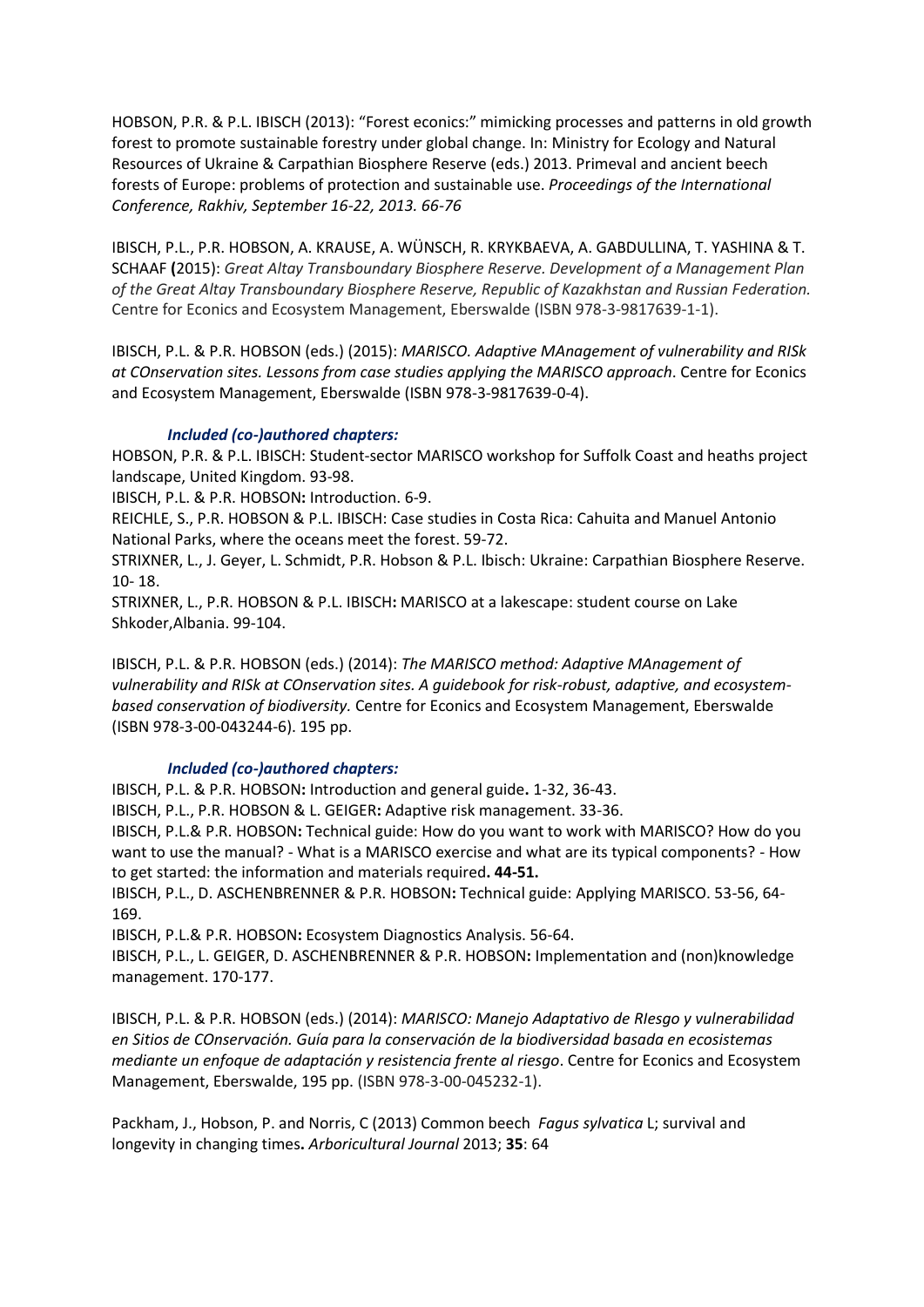Pe'er, G., Dicks, L.V., Visconti, P., Arlettaz, R., Báldi, A., Benton, T.G., Collins, S., Dieterich, M., Gregory, R.D., Hartig, F., Henle, K., **Hobson**, P.R., Kleijn, D., Neumann, R.K., Robijns, T., Schmidt, J., Shwartz, A., Sutherland, W.J., Turbe, A., Wulf, F. *and* Scott, A.V. (2014) EU agricultural reform fails on biodiversity: Member States must take extra steps to protect farmed ecosystems. *Science 344: 1090-1092*

# **2010 – 2012 publications**

FREUDENBERGER L., P.R. HOBSON, M. SCHLUCK & P.L. IBISCH (2012**):** A global map of the functionality of terrestrial ecosystems. *Journal of Ecological Complexity 12: 13-22 (online first, 2012, doi:10.1016/j.ecocom.2012.08.002).*

HOBSON, P.R. & P.L. IBISCH: Learning from nature for sustainability: an econical approach to (non-) knowledge management. 223-251. In IBISCH, P.L., L. GEIGER & F. CYBULLA (eds.) (2012): Global change management: knowledge gaps, blindspots and unknowables. Nomos, Sinzheim. (ISBN: 978-3- 8329-6714-7)

Hobson, P.R., Mickleburgh, P. and Ibisch, P (2010) Proxy indicators of thermodynamic efficiency and ecosystem resilience to environmental change in contrasting old growth and managed forests.The International Forestry Review: Forests for the Future: Sustainaing Society and the Environment. XXIII IUFRO World Congress, ISSN 1465 5489

IBISCH, P.L. & P.R. HOBSON: *Blindspots and sustainability under global change: non-knowledge illiteracy as a key challenge to a knowledge society*. 15-54. In **IBISCH, P.L., L. GEIGER & F. CYBULLA (eds.) (2012):** Global change management: knowledge gaps, blindspots and unknowables. Nomos, Sinzheim. (ISBN: 978-3-8329-6714-7)

IBISCH, P.L., P.R. HOBSON & S. KREFT**:** *The European nature conservation network Natura 2000 in meeting uncertain challenges of climate change: Applying principles of complex systems and ecosystem theory*. 131-152. In **IBISCH, P.L., L. GEIGER & F. CYBULLA (eds.) (2012):** Global change management: knowledge gaps, blindspots and unknowables. Nomos, Sinzheim. (ISBN: 978-3-8329- 6714-7)

IBISCH, P.L., P. HOBSON, & A. VEGA: Mutual mainstreaming of biodiversity conservation and human development: towards a more radical Ecosystem Approach. 15-34. Technical Series No. 54. Secretariat of the Convention on Biological Diversity, Montreal, 224 pp. (ISBN 92-9225-279-8) (online *http://www.cbd.int/doc/publications/cbd-ts-54-en.pdf* ).

# *Included (co-)authored chapters:*

FREUDENBERGER L., M. SCHLUCK, P. HOBSON, H. SOMMER, W. CRAMER, W. BARTHLOTT, P. IBISCH**:**  *A view on global patterns and interlinkages of biodiversity and human development*. 37-56, 197-215. Technical Series No. 54. Secretariat of the Convention on Biological Diversity, Montreal, 224 pp. (ISBN 92-9225-279-8) (online *http://www.cbd.int/doc/publications/cbd-ts-54-en.pdf* ).

HOBSON, P. & P.L. IBISCH: *An alternative conceptual framework for sustainability: systemics and thermodynamics*. 126-147. Technical Series No. 54. Secretariat of the Convention on Biological Diversity, Montreal, 224 pp. (ISBN 92-9225-279-8) (online *http://www.cbd.int/doc/publications/cbdts-54-en.pdf* ).